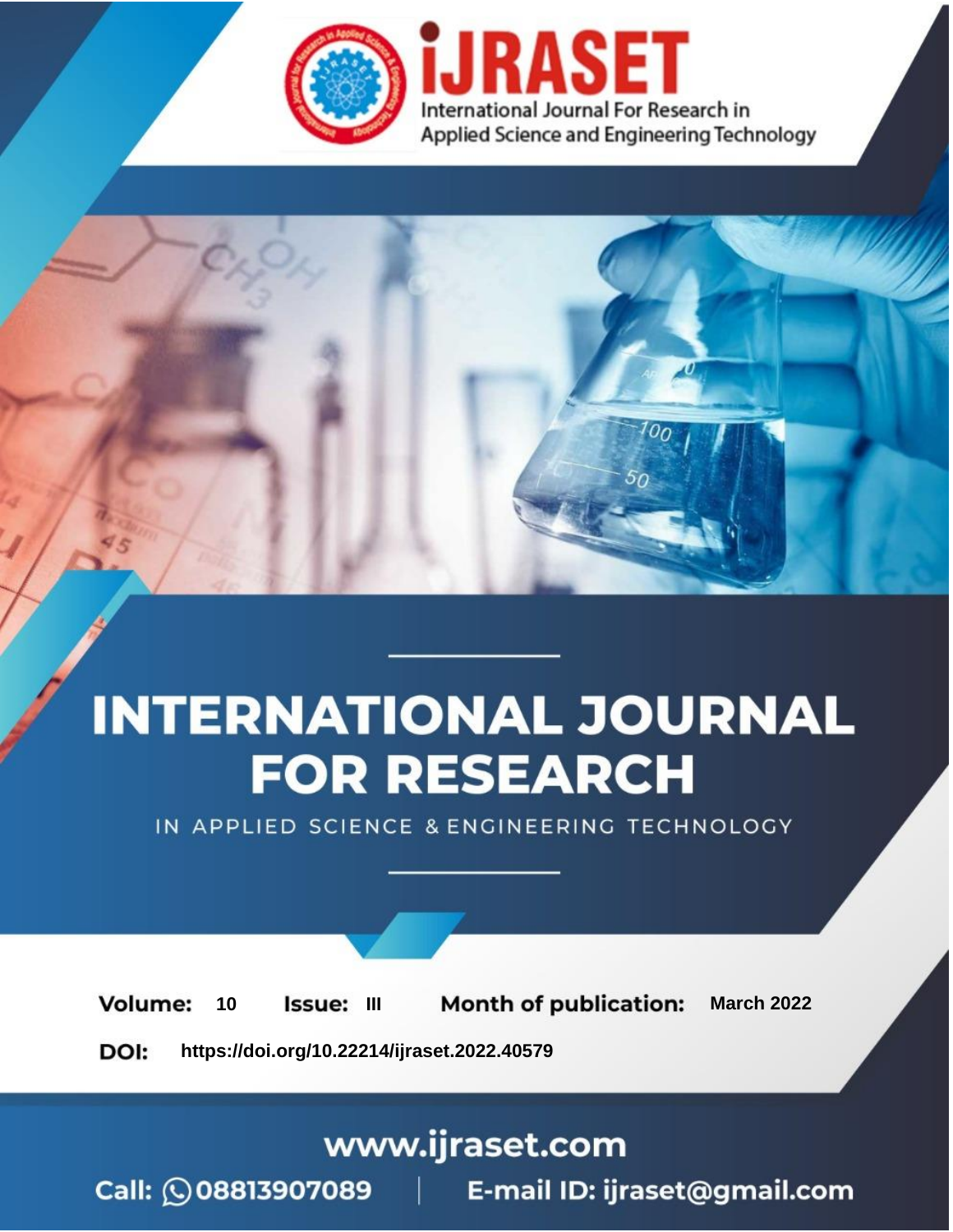

International Journal for Research in Applied Science & Engineering Technology (IJRASET**)**  *ISSN: 2321-9653; IC Value: 45.98; SJ Impact Factor: 7.538 Volume 10 Issue III Mar 2022- Available at www.ijraset.com*

# **Heart Disease Prediction Using Machine Learning**

Karanam Sai Jagadeesh<sup>1</sup>, Raghavendra R<sup>2</sup>

*<sup>1</sup>PG Student, Department of Master of Computer Applications, School of CS & IT, JAIN(Deemed-to-be-University) <sup>2</sup>Assistant Professor, School of CS & IT, JAIN (Deemed-to-be-University)*

*Abstract: In this modern times, Heart Disease prediction is one of the most critical tasks in the world. In recent times, a lot of people have died due to heart disease. Machine learning plays a very important role in training and testing the huge amount of data in the medical field. Heart disease prediction is a crucial task to create and evaluate the prediction process to avoid heart disease and alert the patient before he/she suffers from disease. This research predicts the chances of Heart Disease and says whether the patient has heart disease or not by implementing different machine learning techniques such as Decision Tree, Logistic Regression. Finally, this study shows a result of heart disease and Results are obtained and comparative experiments have shown that the proposed approach can be utilized to give the prediction to the patient.*

*Keywords: Machine Learning, Heart Disease, Logistic Regression, Heart Risk, Classification Algorithm.*

### **I. INTRODUCTION**

The work proposed in this model focuses mainly on various methods that are employed in heart disease prediction. In the human body the heart is the main role and it regulates the blood to the whole body. Basically if the heart can't regulate proper blood it causes a huge problem to the body. Any misleading things can affect the heart disease and also the chance of getting a heart stroke. In today's modern era, heart disease is one of the primary reasons for common deaths in this generation due to their luxury and unhealthy lifestyle like huge alcohol, fast food fat food and smoking and stress.*(1)*

World Health Organization said that in every year lakhs of people are suffering from this heart disease and they are losing their lives A good and healthy measures can safe from the heart disease earlier .The main effective is need to improve to create prediction system and help the poor to save from the lives. Heart diseases are found as the prime source of death in the world due to modern era luxury and unhealthy food. This proposed work makes an attempt to evaluate heart diseases at an early starting stage to avoid huge losses. In the medical field, machine learning algorithms and techniques can be used to predict various heart diseases. The main goal of this model is to provide a tool for doctors to detect heart disease at an early stage.This model will help to prevent and detect the patients earlier from the heart disease. *(1)*

### **II. LITERATURE REVIEW**

Bo Jin, Chao Che (2018) Introduced a "Predicting the Risk of Heart Disease With EHR" model designed by applying Artificial neural networks. This paper used the electronic health record data from real-world datasets related to patients' heart disease to perform the analysis and predict the heart disease. We implemented a one-hot encryption model that diagnoses events and heart risk failure events victimization, the essential principles of an expanded memory in the neural network model. By analyzing the results, we predicted to reveal the importance of respecting the results of nature in the records *(2)*

Fahd Saleh has designed and introduced a ML model comparing five types of different algorithms. A Rapid Miner tool was used which resulted in higher accuracy compared to Matlab software and Weka tools for data mining. In this research the results of Decision Tree, Logistic Regression, Random forest, Naive Bayes and SVM classification algorithms were used. Decision tree algorithm comes with the highest accuracy*(3)*

Anjan Nikhil Repaka, ea tl., proposed a system that uses NB (Naïve Bayesian) techniques for classification of dataset and AES (Advanced Encryption Standard) algorithm for secure data transfer for prediction of disease.*(4)*

K.Prasanna Lakshmi, Dr. C.R.K.Reddy (2015) created and implemented the model called fast rule based heart disease prediction with associative technique the author used chi-square test to predict the disease with some associative techniques from the model.*(5)*

M.Satish, et al. created and done with naïve bayes and decision tree models to predict the heart disease model and he named this model called pure classifier association rule. He used a heart disease data warehousing dataset for this model.*(6)*

Aakash Chauhan (2018) introduced "Heart Disease Prediction using Evolutionary Rule Learning". This study reduces the manual task that additionally helps in extracting the information (data) directly from the electronic records. To extract this type of rule, we have to apply some frequency of pattern growth with the data mining on the patient's dataset. This will evaluate and try to reduce the cost of services and shown that majority of the rules helps within the best prediction of heart disease *(7)*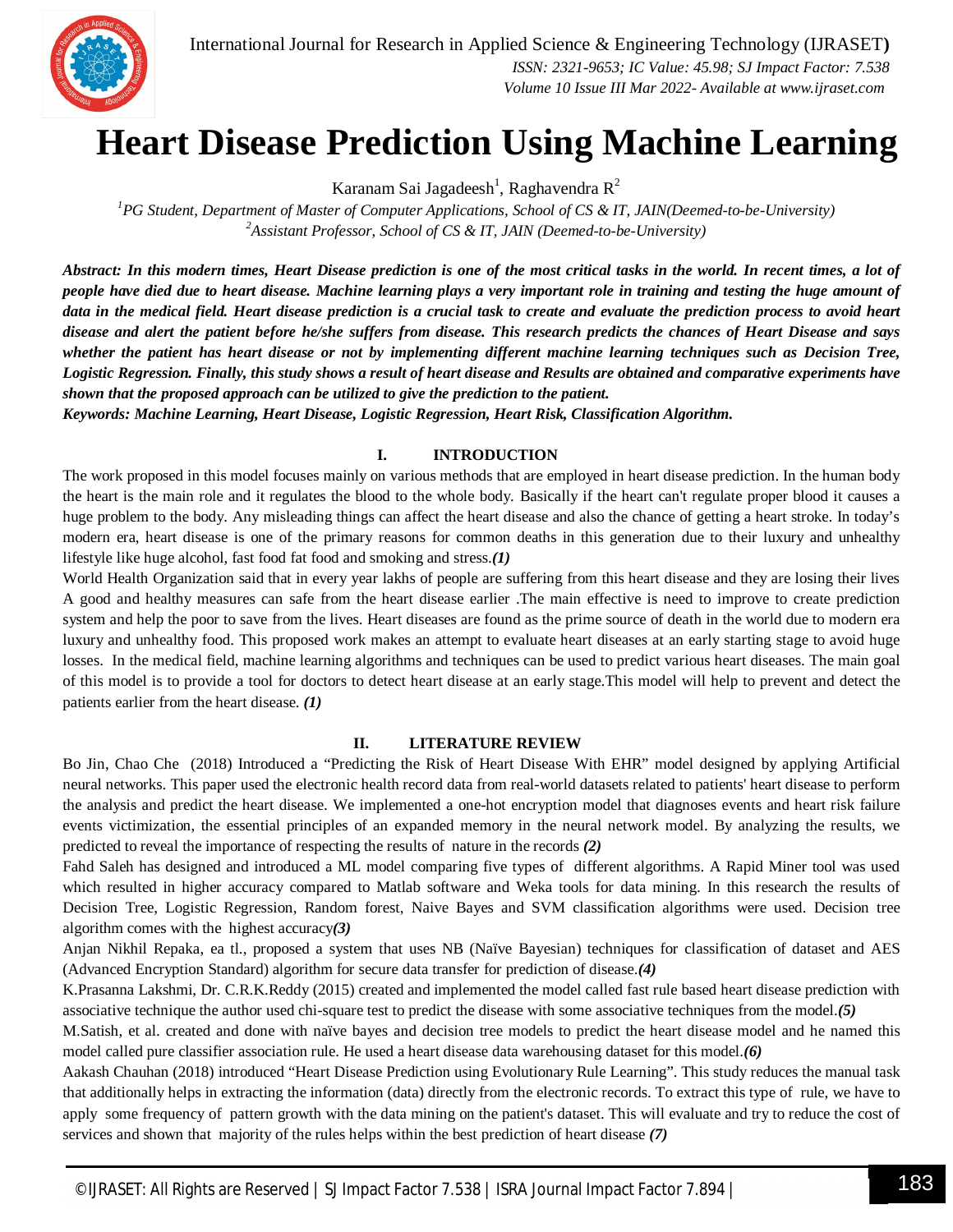

# International Journal for Research in Applied Science & Engineering Technology (IJRASET**)**

 *ISSN: 2321-9653; IC Value: 45.98; SJ Impact Factor: 7.538 Volume 10 Issue III Mar 2022- Available at www.ijraset.com*

Ashir Javeed (2017) introduced "A Effective Learning System based on Random Search Algorithm To Detect Heart Disease". This project uses a random search algorithm to detect the disease from factor selection and random forest model for diagnosing cardiovascular and heart stroke disease by using the different algorithms called Random Search Algorithm by using the patient's dataset.This model is principally optimized for using grid search algorithmic programs.

Two type forms of experiments are used in this cardiovascular disease prediction. In the first form, a random forest model is developed and used to predict the model and in the second form the proposed Random Search Algorithm based random forest model is developed. This methodology is efficient and less complex than conventional random forest models. Compared to conventional random forest it produces 3.3% higher accuracy than the random search algorithm. The proposed learning system can help the doctors to improve the quality of heart failure detection

In this Project, a literature survey of review delivers the concept of machine learning techniques has been studied for heart disease from the above listed papers. Using some of the machine learning algorithms it can provide promising results to bring the most effective accuracy in analyzing the prediction model.

The main aim of this project/paper is predicting the heart disease/heart stroke of the patient by using machine learning algorithms like logistic regression to find the prediction in the form of 0 and 1's. In this project the user can get to know the output from these 14 types of input attributes. Then 14 attributes are going to test and train data for the accurate and efficient results to predict the disease.

## **III. CONCLUSION**

This component will help in predicting the severity of the heart stroke/cardiovascular disease. After the successful model user will input data, the weights will be cross checked with the given inputs. The prediction of this heart disease system will consist of 13 attribute values that will be input to the system. The target value is zero or one The predicted will be generated in the form of a 'yes' or 'no' format considering all the risk factors whether they lie in the criteria as per the model is trained

### **REFERENCES**

- [1] Goel R Heart Disease Prediction Using Various Algorithms of Machine Learning.
- [2] Jin B, Che C, Liu Z, et al (2018), Predicting the Risk of Heart Failure With EHR Sequential Data Modeling.
- [3] Jensen K, Martinsen ACT, Tingberg A, et al (2014), Comparing five different iterative reconstruction algorithms for computed tomography in an ROC study.
- [4] Repaka AN, Ravikanti SD, and Franklin RG (2019), Design And Implementing Heart Disease Prediction Using Naives Bayesian.
- [5] Lakshmi KP, Prasanna Lakshmi K, and Reddy CRK (2015), Fast rule-based heart disease prediction using associative classification mining,
- [6] Al-Bayaty BFZ, Zopon Al-Bayaty BF, Bharati Vidyapeeth University, et al (2016), Comparative Analysis between Naïve Bayes Algorithm and Decision Tree to Solve WSD Using Empirical Approach.
- [7] Chauhan A, Jain A, Sharma P, et al (2018), Heart Disease Prediction using Evolutionary Rule Learning,